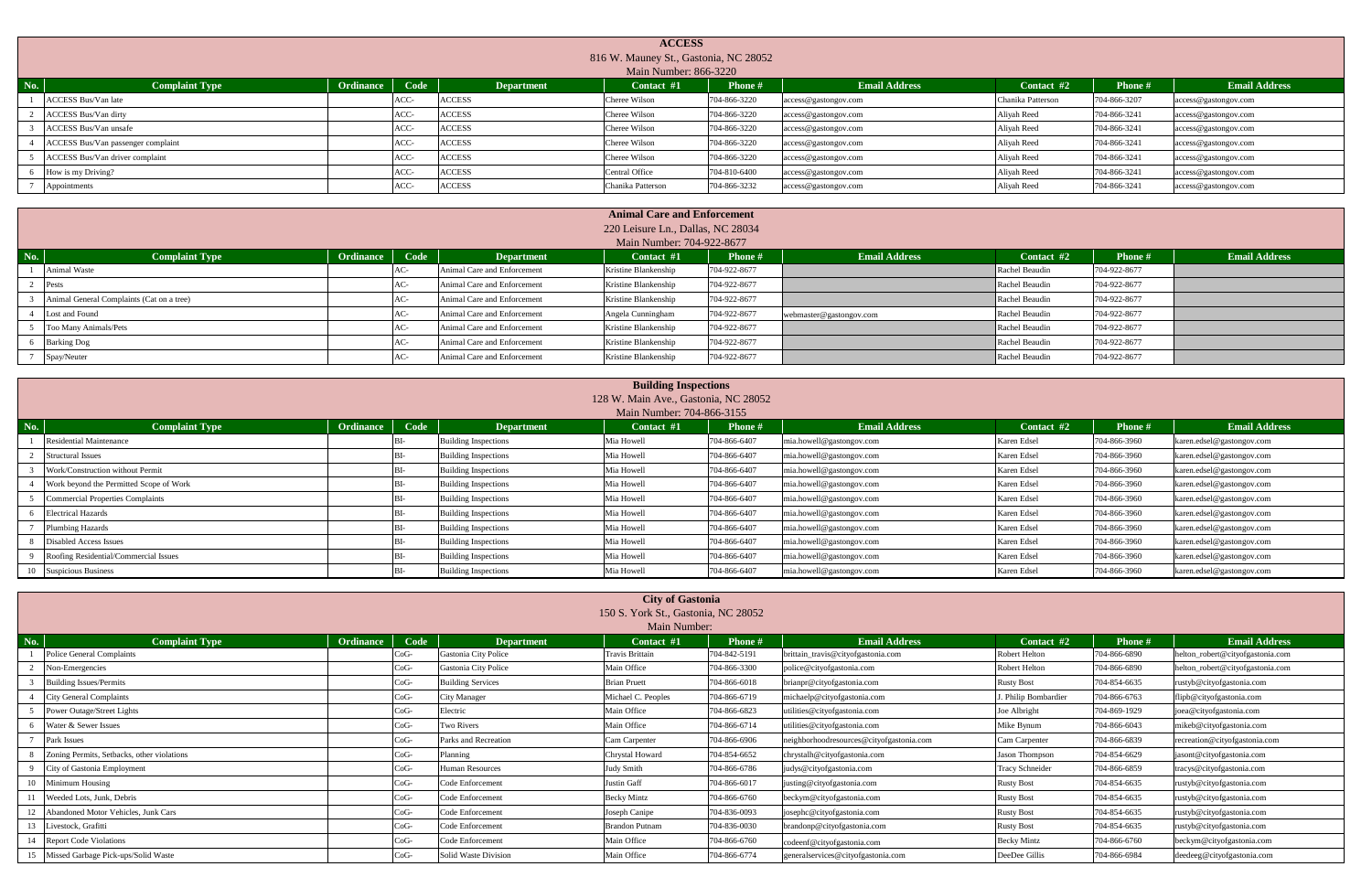|     | <b>Environmental Health</b><br>991 W. Hudson Blvd., Gastonia, NC 28052<br>Main Number: 704-853-5200 |           |      |                             |                       |              |                              |              |              |                            |  |  |  |  |
|-----|-----------------------------------------------------------------------------------------------------|-----------|------|-----------------------------|-----------------------|--------------|------------------------------|--------------|--------------|----------------------------|--|--|--|--|
| No. | <b>Complaint Type</b>                                                                               | Ordinance | Code | <b>Department</b>           | Contact #1            | Phone #      | <b>Email Address</b>         | Contact #2   | Phone #      | <b>Email Address</b>       |  |  |  |  |
|     | Wells & Septic Inspections                                                                          |           |      | <b>Environmental Health</b> | <b>Melissa Barnes</b> | 704-853-5200 | melissa.barnes@gastongov.com | Carla Hansil | 704-853-5203 | carla.hansil@gastongov.com |  |  |  |  |
|     | <b>Restaurant Sanitation Complaints</b>                                                             |           |      | <b>Environmental Health</b> | Melissa Barnes        | 704-853-5200 | melissa.barnes@gastongov.com | Carla Hansil | 704-853-5203 | carla.hansil@gastongov.com |  |  |  |  |
|     | Day Care Sanitation Complaints                                                                      |           |      | <b>Environmental Health</b> | <b>Melissa Barnes</b> | 704-853-5200 | melissa.barnes@gastongov.com | Carla Hansil | 704-853-5203 | carla.hansil@gastongov.com |  |  |  |  |
|     | <b>Establishment Complaints</b>                                                                     |           |      | <b>Environmental Health</b> | Melissa Barnes        | 704-853-5200 | melissa.barnes@gastongov.com | Carla Hansil | 704-853-5203 | carla.hansil@gastongov.com |  |  |  |  |
|     | Public Swimming Pool issues                                                                         |           | FH-  | <b>Environmental Health</b> | Melissa Barnes        | 704-853-5200 | melissa.barnes@gastongov.com | Carla Hansil | 704-853-5203 | carla.hansil@gastongov.com |  |  |  |  |
|     | Food Units/Food Trucks                                                                              |           |      | <b>Environmental Health</b> | Melissa Barnes        | 704-853-5200 | melissa.barnes@gastongov.com | Carla Hansil | 704-853-5203 | carla.hansil@gastongov.com |  |  |  |  |
|     | <b>Mosquito Complaints</b>                                                                          |           | EH-  | <b>Environmental Health</b> | <b>Melissa Barnes</b> | 704-853-5200 | melissa.barnes@gastongov.com | Carla Hansil | 704-853-5203 | carla.hansil@gastongov.com |  |  |  |  |
|     | Hotel/Lodging Complaints                                                                            |           |      | <b>Environmental Health</b> | Melissa Barnes        | 704-853-5200 | melissa.barnes@gastongov.com | Carla Hansil | 704-853-5203 | carla.hansil@gastongov.com |  |  |  |  |
|     |                                                                                                     |           |      |                             |                       |              |                              |              |              |                            |  |  |  |  |
| 10  |                                                                                                     |           |      |                             |                       |              |                              |              |              |                            |  |  |  |  |
| 11  |                                                                                                     |           |      |                             |                       |              |                              |              |              |                            |  |  |  |  |

|     | <b>Facilities Management</b>            |                |  |                              |               |                |                           |               |              |                             |  |  |  |
|-----|-----------------------------------------|----------------|--|------------------------------|---------------|----------------|---------------------------|---------------|--------------|-----------------------------|--|--|--|
|     |                                         |                |  |                              | P.O. Box 1578 |                |                           |               |              |                             |  |  |  |
|     | Main Number: 704-862-7504               |                |  |                              |               |                |                           |               |              |                             |  |  |  |
| No. | <b>Complaint Type</b>                   | Ordinance Code |  | <b>Department</b>            | Contact #1    | <b>Phone #</b> | <b>Email Address</b>      | Contact #2    | Phone#       | <b>Email Address</b>        |  |  |  |
|     | <b>Bathroom Issues</b>                  |                |  | <b>Facilities Management</b> | Michael Lee   | 704-862-6611   | michael.lee@gastongov.com | Dawn Humphery | 704-862-7504 | dawn.humphery@gastongov.com |  |  |  |
|     | <b>Building Issues</b>                  |                |  | <b>Facilities Management</b> | Michael Lee   | 704-862-6611   | michael.lee@gastongov.com | Dawn Humphery | 704-862-7504 | dawn.humphery@gastongov.com |  |  |  |
|     | Doors Locked                            |                |  | <b>Facilities Management</b> | Michael Lee   | 704-862-6611   | michael.lee@gastongov.com | Dawn Humphery | 704-862-7504 | dawn.humphery@gastongov.com |  |  |  |
|     | Buildings without Handicap Push Buttons |                |  | <b>Facilities Management</b> | Michael Lee   | 704-862-6611   | michael.lee@gastongov.com | Dawn Humphery | 704-862-7504 | dawn.humphery@gastongov.com |  |  |  |

|          |                                      |           |       |                                       | <b>Gaston County Police</b>               |              |                       |            |         |                      |  |  |  |  |
|----------|--------------------------------------|-----------|-------|---------------------------------------|-------------------------------------------|--------------|-----------------------|------------|---------|----------------------|--|--|--|--|
|          |                                      |           |       |                                       | 420 W. Franklin Blvd., Gastonia, NC 28052 |              |                       |            |         |                      |  |  |  |  |
|          | Main Number: 704-866-3320            |           |       |                                       |                                           |              |                       |            |         |                      |  |  |  |  |
| No.      | <b>Complaint Type</b>                | Ordinance | Code  | <b>Department</b>                     | Contact #1                                | Phone #      | <b>Email Address</b>  | Contact #2 | Phone # | <b>Email Address</b> |  |  |  |  |
|          | Business/Non Emergency (after hours) |           | GCPD- | Communications                        |                                           | 704-866-3300 | records@gcps.org      |            |         |                      |  |  |  |  |
|          | Crime Stoppers Tip Line              |           | GCPD- | Crime Stoppers                        |                                           | 704-861-8000 | records@gcps.org      |            |         |                      |  |  |  |  |
|          | Junk Cars / Solid Waste              |           | GCPD- | County Police/Watch Commanders        | Captain Roberts                           | 704-866-3320 | broberts@gcps.org     |            |         |                      |  |  |  |  |
|          | Junk Cars / Solid Waste              |           | GCPD- | <b>County Police/Watch Commanders</b> | Captain Leatherwood                       | 704-866-3320 | jleatherwood@gcps.org |            |         |                      |  |  |  |  |
|          | Junk Cars / Solid Waste              |           | GCPD- | <b>County Police/Watch Commanders</b> | Captain Johnson                           | 704-866-3320 | eljohnson@gcps.org    |            |         |                      |  |  |  |  |
|          | Junk Cars / Solid Waste              |           | GCPD- | County Police/Watch Commanders        | Captain Battle                            | 704-866-3320 | bbattle@gcps.org      |            |         |                      |  |  |  |  |
|          |                                      |           |       |                                       |                                           |              |                       |            |         |                      |  |  |  |  |
|          |                                      |           |       |                                       |                                           |              |                       |            |         |                      |  |  |  |  |
| $\Omega$ |                                      |           |       |                                       |                                           |              |                       |            |         |                      |  |  |  |  |
| 10       |                                      |           |       |                                       |                                           |              |                       |            |         |                      |  |  |  |  |

|     | <b>Mediation Center of the Southern Piedmont</b><br>410 W. Franklin Blvd. #40, Gastonia, NC 28052<br>Main Number: 704-868-9576                                                  |  |       |                         |  |              |  |  |  |  |  |  |  |  |
|-----|---------------------------------------------------------------------------------------------------------------------------------------------------------------------------------|--|-------|-------------------------|--|--------------|--|--|--|--|--|--|--|--|
| No. | Code<br>Ordinance<br><b>Email Address</b><br><b>Complaint Type</b><br><b>Email Address</b><br>Phone #<br><b>Phone #</b><br><b>Contact #2</b><br>Contact #1<br><b>Department</b> |  |       |                         |  |              |  |  |  |  |  |  |  |  |
|     | Discrimination<br>MCSP-<br>704-868-9576<br><b>Mediation Center</b>                                                                                                              |  |       |                         |  |              |  |  |  |  |  |  |  |  |
|     | Employer/Employee Relations                                                                                                                                                     |  | MCSP- | <b>Mediation Center</b> |  | 704-868-9576 |  |  |  |  |  |  |  |  |
|     | 704-868-9576<br><b>Landlord Issues</b><br>MCSP-<br><b>Mediation Center</b>                                                                                                      |  |       |                         |  |              |  |  |  |  |  |  |  |  |
|     |                                                                                                                                                                                 |  |       |                         |  |              |  |  |  |  |  |  |  |  |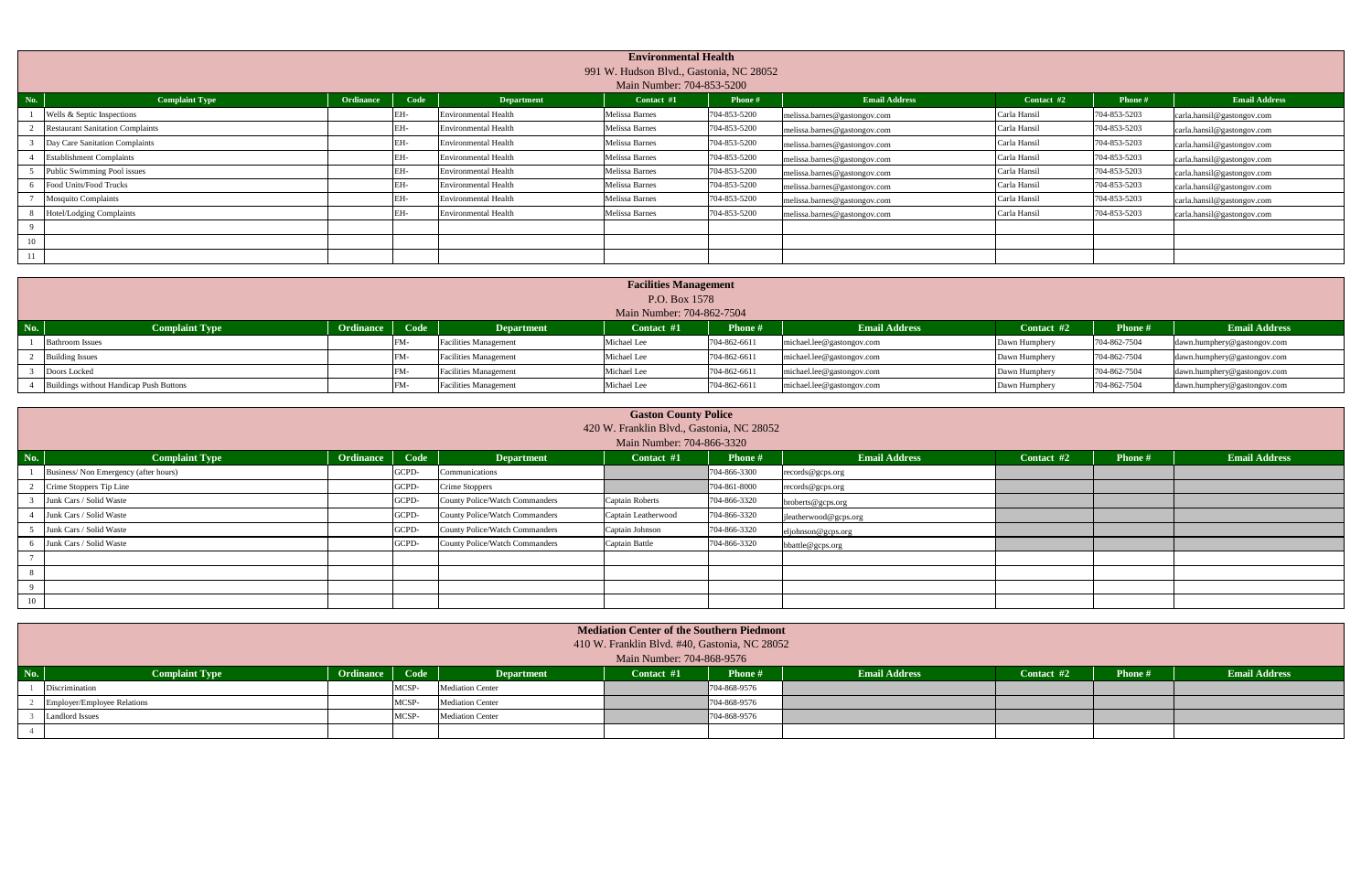|     |                                                                                                                                                                   |  |     |                          | <b>Natural Resources</b> |              |                            |              |              |                            |  |  |  |  |
|-----|-------------------------------------------------------------------------------------------------------------------------------------------------------------------|--|-----|--------------------------|--------------------------|--------------|----------------------------|--------------|--------------|----------------------------|--|--|--|--|
|     | 1303 Dallas-Cherryville Hwy., Dallas, NC 28034                                                                                                                    |  |     |                          |                          |              |                            |              |              |                            |  |  |  |  |
|     | Main Number: 704-922-4181                                                                                                                                         |  |     |                          |                          |              |                            |              |              |                            |  |  |  |  |
| No. | Ordinance<br>Code<br><b>Email Address</b><br><b>Email Address</b><br><b>Complaint Type</b><br>Phone #<br><b>Department</b><br>Contact #1<br>Contact #2<br>Phone # |  |     |                          |                          |              |                            |              |              |                            |  |  |  |  |
|     | Drainage                                                                                                                                                          |  | NR- | <b>Natural Resources</b> | Mike Kenley              | 704-922-2155 | Mike.Kenley@gastongov.com  | Jason Cathey | 704-922-2152 | Jason.Cathey@gastongov.com |  |  |  |  |
|     | <b>Storm Water Runoff</b>                                                                                                                                         |  | NR- | <b>Natural Resources</b> | Joseph Alm               | 704-922-2157 | Joseph.Alm@gastongov.com   | Will Wier    | 704-922-2156 | Will.Wier@gastongov.com    |  |  |  |  |
|     | Erosion & Sediment                                                                                                                                                |  | NR- | <b>Natural Resources</b> | Joseph Alm               | 704-922-2157 | Joseph.Alm@gastongov.com   | Will Wier    | 704-922-2156 | Will.Wier@gastongov.com    |  |  |  |  |
|     | <b>Illicit Discharge</b>                                                                                                                                          |  | NR- | <b>Natural Resources</b> | Joseph Alm               | 704-922-2157 | Joseph.Alm@gastongov.com   | Will Wier    | 704-922-2156 | Will.Wier@gastongov.com    |  |  |  |  |
|     | Agriculture                                                                                                                                                       |  | NR- | <b>Natural Resources</b> | Jason Cathey             | 704-922-2152 | Jason.Cathey@gastongov.com | Mike Kenley  | 704-922-2155 | Mike.Kenley@gastongov.com  |  |  |  |  |
|     | Livestock Waste                                                                                                                                                   |  | NR- | <b>Natural Resources</b> | Jason Cathey             | 704-922-2152 | Jason.Cathey@gastongov.com | Dean Parker  | 704-922-2154 | Dean.Parker@gastongov.com  |  |  |  |  |
|     | Wildlife                                                                                                                                                          |  | NR- | <b>Natural Resources</b> | Jason Cathey             | 704-922-2152 | Jason.Cathey@gastongov.com | Mike Kenley  | 704-922-2155 | Mike.Kenley@gastongov.com  |  |  |  |  |
|     |                                                                                                                                                                   |  |     |                          |                          |              |                            |              |              |                            |  |  |  |  |
|     |                                                                                                                                                                   |  |     |                          |                          |              |                            |              |              |                            |  |  |  |  |

|                                                                  |                  |      |                       | 1303 Dallas-Cherryville Hwy., Dallas, NC 28034 |               |                             |                      |                |                             |
|------------------------------------------------------------------|------------------|------|-----------------------|------------------------------------------------|---------------|-----------------------------|----------------------|----------------|-----------------------------|
|                                                                  |                  |      |                       | Main Number: 704-922-0301                      |               |                             |                      |                |                             |
| <b>Complaint Type</b>                                            | <b>Ordinance</b> | Code | <b>Department</b>     | Contact #1                                     | <b>Phone#</b> | <b>Email Address</b>        | Contact #2           | <b>Phone #</b> | <b>Email Address</b>        |
| Pesticide Spraying                                               |                  | CE-  | Cooperative Extension | David Fogarty                                  | 704-922-2130  | David.Fogarty@gastongov.com | Charlie Jones        | 919-302-4935   | charlie.jones@ncagr.gov     |
| Insect and Spider Identification and Control                     |                  |      | Cooperative Extension | Jim Burke                                      | 704-922-2119  | im.burke@gastongov.com      | Julie Flowers        | 704-922-2104   | julie.flowers@gastongov.com |
| Wildlife Damage Control                                          |                  | CE-  | Cooperative Extension | Jim Burke                                      | 704-922-2119  | im.burke@gastongov.com      | David Fogarty        | 704-922-2130   | David.Fogarty@gastongov.com |
| Invasive weed control                                            |                  | CE-  | Cooperative Extension | Jim Burke                                      | 704-922-2119  | im.burke@gastongov.com      | David Fogarty        | 704-922-2130   | David.Fogarty@gastongov.com |
| Fish kills and pond management                                   |                  | CE-  | Cooperative Extension | Iim Burke                                      | 704-922-2119  | jim.burke@gastongov.com     | David Fogarty        | 704-922-2130   | David.Fogarty@gastongov.com |
| Snake Identification & Snake Control                             |                  | CE-  | Cooperative Extension | Jim Burke                                      | 704-922-2119  | jim.burke@gastongov.com     | David Fogarty        | 704-922-2130   | David.Fogarty@gastongov.com |
| Indoor air quality, home moisture problems                       |                  | CE-  | Cooperative Extension | Jim Burke                                      | 704-922-2119  | jim.burke@gastongov.com     | David Fogarty        | 704-922-2130   | David.Fogarty@gastongov.com |
| Medicare-related (Medicare plans, billing issues, complaints)    |                  |      | Cooperative Extension | Jim Burke                                      | 704-922-2119  | im.burke@gastongov.com      | NC SHIIP Call Center | 1-855-408-1212 | David.Fogarty@gastongov.com |
| Plant and lawn disesases, identification, soil testing, and care |                  |      | Cooperative Extension | Julie Flowers                                  | 704-922-2104  | julie.flowers@gastongov.com | David Fogarty        | 704-922-2130   | David.Fogarty@gastongov.com |
| Dying or damaged trees                                           |                  |      | Cooperative Extension | David Fogarty                                  | 704-922-2130  | David.Fogarty@gastongov.com | Julie Flowers        | 704-922-2104   | julie.flowers@gastongov.com |
| Livestock health                                                 |                  |      | Cooperative Extension | Lara Worden                                    | 704-922-2118  | lara.worden@gastongov.com   | David Fogarty        | 704-922-2130   | David.Fogarty@gastongov.com |
| Pasture maintenance and weed control                             |                  | CE-  | Cooperative Extension | Lara Worden                                    | 704-922-2118  | lara.worden@gastongov.com   | David Fogarty        | 704-922-2130   | David.Fogarty@gastongov.com |
| Agricultural production, businees, and tax issues                |                  | CE-  | Cooperative Extension | Lara Worden                                    | 704-922-2118  | lara.worden@gastongov.com   | David Fogarty        | 704-922-2130   | David.Fogarty@gastongov.com |
| Food preservation and food safety                                |                  | CE-  | Cooperative Extension | Linda Minges                                   | 704-922-2127  | linda.minges@gastongov.com  |                      |                |                             |
| Parenting education                                              |                  | CE-  | Cooperative Extension | Belinda Bogle                                  | 704-922-2122  | belinda.bogle@gastongov.com |                      |                |                             |
| Farm nuisance concerns                                           |                  | CE-  | Cooperative Extension | David Fogarty                                  | 704-922-2130  | David.Fogarty@gastongov.com | Lara Worden          | 704-922-2118   | lara.worden@gastongov.com   |

|         | <b>NCDOT</b> - Division 12 |           |        |                     |                                     |               |                      |                  |               |                      |  |  |  |
|---------|----------------------------|-----------|--------|---------------------|-------------------------------------|---------------|----------------------|------------------|---------------|----------------------|--|--|--|
|         |                            |           |        |                     | 1702 E. Marion St, Shelby, NC 28152 |               |                      |                  |               |                      |  |  |  |
|         |                            |           |        |                     | Main Number: 980-552-4100           |               |                      |                  |               |                      |  |  |  |
| $N_0$ . | <b>Complaint Type</b>      | Ordinance | Code   | <b>Department</b>   | Contact #1                          | <b>Phone#</b> | <b>Email Address</b> | Contact #2       | <b>Phone#</b> | <b>Email Address</b> |  |  |  |
|         | Dead Animal on Roads       |           | NCDOT- | NCDOT - Division 12 | Randy Bell                          | 704-922-3777  | rcbell1@ncdot.gov    | Gary R. Spangler | 980-552-4104  | gspangler@ncdot.gov  |  |  |  |
|         | Road needs Work            |           | NCDOT- | NCDOT - Division 12 | Kenny Bowman                        | 704-922-3777  | kbbowman@ncdot.gov   | Gary R. Spangler | 980-552-4104  | gspangler@ncdot.gov  |  |  |  |
|         | <b>Bridge Maintenance</b>  |           | NCDOT- | NCDOT - Division 12 | <b>Mark Newton</b>                  | 980-552-4161  | msnewton@ncdot.gov   | Gary R. Spangler | 980-552-4104  | gspangler@ncdot.gov  |  |  |  |
|         | County Maintenance Yard    |           | NCDOT- | NCDOT - Division 12 | Wendy Willis                        | 704-922-3770  | wwillis@ncdot.gov    | Johny Murdock    | 704-922-3770  | murdock@ncdot.gov    |  |  |  |
|         | <b>Traffic Issues</b>      |           | NCDOT- | NCDOT - Division 12 | <b>Jason Bivins</b>                 | 980-552-4122  | jbivins@ncdot.gov    | Lisa Hamby       | 980-552-4121  | lhamby@ncdot.gov     |  |  |  |
|         |                            |           |        |                     |                                     |               |                      |                  |               |                      |  |  |  |
|         |                            |           |        |                     |                                     |               |                      |                  |               |                      |  |  |  |

**NC Cooperative Extension - Gaston County Center**